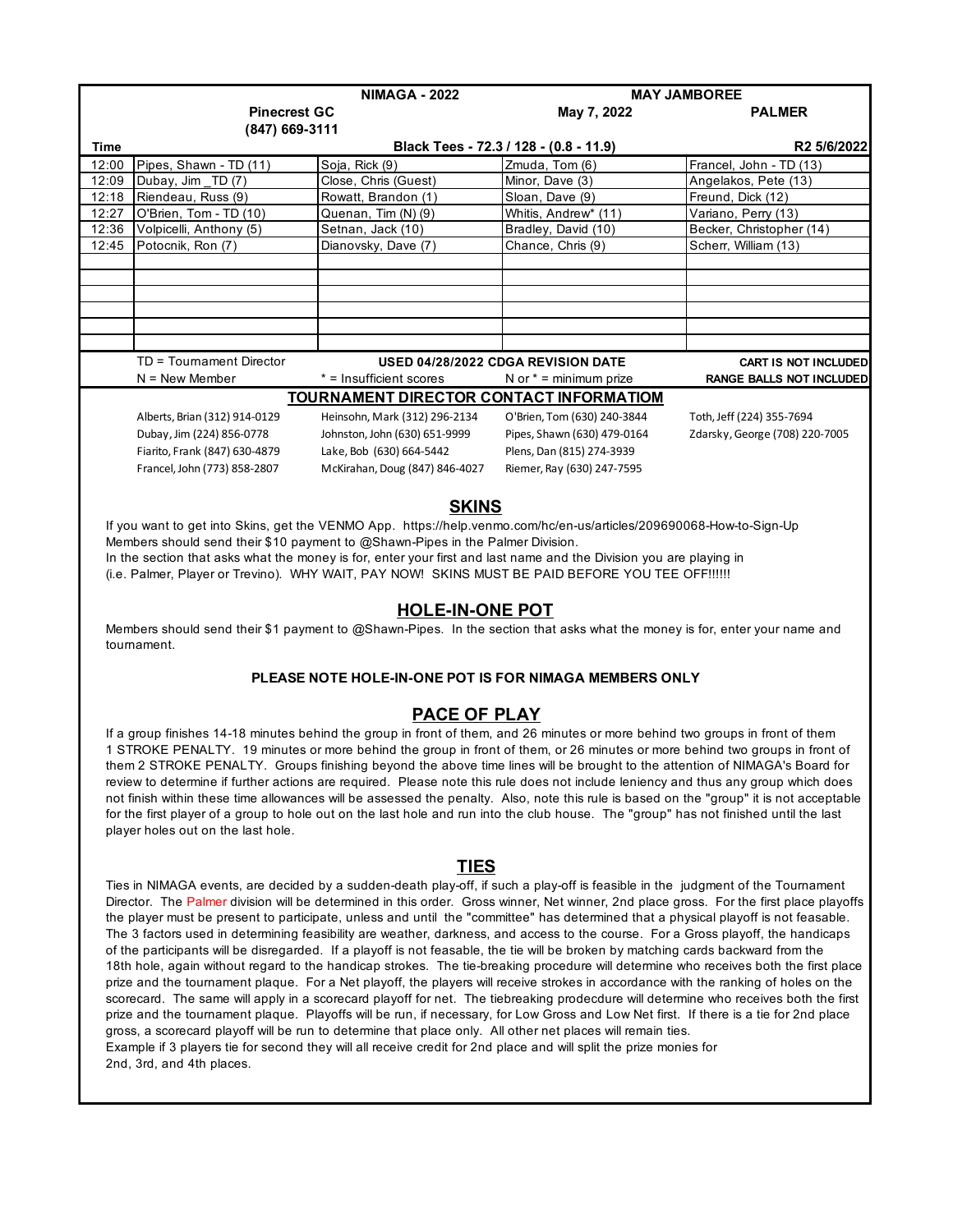|                                                                                                                                                                                                                                                                           | <b>NIMAGA - 2022</b>                                                                                                              |                                                | <b>MAY JAMBOREE</b>                                                                                                                                                                                                                                           |                                          |  |  |  |
|---------------------------------------------------------------------------------------------------------------------------------------------------------------------------------------------------------------------------------------------------------------------------|-----------------------------------------------------------------------------------------------------------------------------------|------------------------------------------------|---------------------------------------------------------------------------------------------------------------------------------------------------------------------------------------------------------------------------------------------------------------|------------------------------------------|--|--|--|
|                                                                                                                                                                                                                                                                           | <b>Buffalo Grove GC</b>                                                                                                           |                                                | May 7, 2022                                                                                                                                                                                                                                                   | <b>PLAYER</b>                            |  |  |  |
|                                                                                                                                                                                                                                                                           | (847) 537-5819                                                                                                                    |                                                |                                                                                                                                                                                                                                                               |                                          |  |  |  |
| Time                                                                                                                                                                                                                                                                      |                                                                                                                                   |                                                | White Tees - 70.7 / 126 - (12.2 - 16.8)                                                                                                                                                                                                                       | R2 5/6/2022                              |  |  |  |
| 12:00                                                                                                                                                                                                                                                                     | Fiarito, Frank - TD (13)                                                                                                          | Kersten, Bryan (17)                            | DeLee, James (17)<br>Conte, Mario (17)                                                                                                                                                                                                                        | Widzisz, John (16)                       |  |  |  |
| 12:08<br>12:16                                                                                                                                                                                                                                                            | Kelchen, Brian (14)<br>Lamb, Corey (12)                                                                                           | O'Brien, Colin (14)<br>Falckenberg, Ed (16)    | Yedinak, Robert (15)                                                                                                                                                                                                                                          | Robbins, Roy (17)<br>Barnaby, Steve (16) |  |  |  |
| 12:24                                                                                                                                                                                                                                                                     | Plens, Dan - TD (15)                                                                                                              | Forrest, Robert (N) (12)                       | Aldis, Bill (16)                                                                                                                                                                                                                                              | Patel, Mayur (17)                        |  |  |  |
| 12:32                                                                                                                                                                                                                                                                     | Tran, Jonathan (14)                                                                                                               | Szczesny, Tim (15)                             | Schlarb, Matthew (14)                                                                                                                                                                                                                                         | Peters, Doug (17)                        |  |  |  |
| 12:40                                                                                                                                                                                                                                                                     | Wilson, Brian (12)                                                                                                                | TREVINO DIVISION                               | TREVINO DIVISION                                                                                                                                                                                                                                              |                                          |  |  |  |
|                                                                                                                                                                                                                                                                           |                                                                                                                                   |                                                |                                                                                                                                                                                                                                                               |                                          |  |  |  |
|                                                                                                                                                                                                                                                                           |                                                                                                                                   |                                                |                                                                                                                                                                                                                                                               |                                          |  |  |  |
|                                                                                                                                                                                                                                                                           |                                                                                                                                   |                                                |                                                                                                                                                                                                                                                               |                                          |  |  |  |
|                                                                                                                                                                                                                                                                           |                                                                                                                                   |                                                |                                                                                                                                                                                                                                                               |                                          |  |  |  |
|                                                                                                                                                                                                                                                                           |                                                                                                                                   |                                                |                                                                                                                                                                                                                                                               |                                          |  |  |  |
|                                                                                                                                                                                                                                                                           | TD = Tournament Director                                                                                                          |                                                | USED 04/28/2022 CDGA REVISION DATE                                                                                                                                                                                                                            | <b>CART IS NOT INCLUDED</b>              |  |  |  |
|                                                                                                                                                                                                                                                                           | $N =$ New Member                                                                                                                  | * = Insufficient scores                        | N or $* =$ minimum prize                                                                                                                                                                                                                                      | <b>RANGE BALLS NOT INCLUDED</b>          |  |  |  |
|                                                                                                                                                                                                                                                                           |                                                                                                                                   | <b>TOURNAMENT DIRECTOR CONTACT INFORMATIOM</b> |                                                                                                                                                                                                                                                               |                                          |  |  |  |
|                                                                                                                                                                                                                                                                           | Alberts, Brian (312) 914-0129                                                                                                     | Heinsohn, Mark (312) 296-2134                  | O'Brien, Tom (630) 240-3844                                                                                                                                                                                                                                   | Toth, Jeff (224) 355-7694                |  |  |  |
|                                                                                                                                                                                                                                                                           | Dubay, Jim (224) 856-0778                                                                                                         | Johnston, John (630) 651-9999                  | Pipes, Shawn (630) 479-0164                                                                                                                                                                                                                                   | Zdarsky, George (708) 220-7005           |  |  |  |
|                                                                                                                                                                                                                                                                           | Fiarito, Frank (847) 630-4879                                                                                                     | Lake, Bob (630) 664-5442                       | Plens, Dan (815) 274-3939                                                                                                                                                                                                                                     |                                          |  |  |  |
|                                                                                                                                                                                                                                                                           | Francel, John (773) 858-2807                                                                                                      | McKirahan, Doug (847) 846-4027                 | Riemer, Ray (630) 247-7595                                                                                                                                                                                                                                    |                                          |  |  |  |
|                                                                                                                                                                                                                                                                           |                                                                                                                                   |                                                |                                                                                                                                                                                                                                                               |                                          |  |  |  |
|                                                                                                                                                                                                                                                                           |                                                                                                                                   | <b>SKINS</b>                                   |                                                                                                                                                                                                                                                               |                                          |  |  |  |
|                                                                                                                                                                                                                                                                           |                                                                                                                                   |                                                | If you want to get into Skins, get the VENMO App. https://help.venmo.com/hc/en-us/articles/209690068-How-to-Sign-Up                                                                                                                                           |                                          |  |  |  |
|                                                                                                                                                                                                                                                                           | Members should send their \$10 payment to @Frank-Fiarito-1 in the Player Division.                                                |                                                |                                                                                                                                                                                                                                                               |                                          |  |  |  |
|                                                                                                                                                                                                                                                                           |                                                                                                                                   |                                                | In the section that asks what the money is for, enter your first and last name and the Division you are playing in                                                                                                                                            |                                          |  |  |  |
|                                                                                                                                                                                                                                                                           |                                                                                                                                   |                                                | (i.e. Player, Palmer or Trevino). WHY WAIT, PAY NOW! SKINS MUST BE PAID BEFORE YOU TEE OFF!!!!!!                                                                                                                                                              |                                          |  |  |  |
|                                                                                                                                                                                                                                                                           |                                                                                                                                   |                                                |                                                                                                                                                                                                                                                               |                                          |  |  |  |
|                                                                                                                                                                                                                                                                           |                                                                                                                                   | <b>HOLE-IN-ONE POT</b>                         |                                                                                                                                                                                                                                                               |                                          |  |  |  |
|                                                                                                                                                                                                                                                                           |                                                                                                                                   |                                                | Members should send their \$1 payment to @Shawn-Pipes. In the section that asks what the money is for, enter your name and                                                                                                                                    |                                          |  |  |  |
|                                                                                                                                                                                                                                                                           | tournament.                                                                                                                       |                                                |                                                                                                                                                                                                                                                               |                                          |  |  |  |
|                                                                                                                                                                                                                                                                           |                                                                                                                                   |                                                |                                                                                                                                                                                                                                                               |                                          |  |  |  |
|                                                                                                                                                                                                                                                                           |                                                                                                                                   |                                                | PLEASE NOTE SKINS, CLOSEST TO THE PIN GIFT CARD AND HOLE-IN-ONE POT ARE FOR NIMAGA MEMBERS ONLY                                                                                                                                                               |                                          |  |  |  |
|                                                                                                                                                                                                                                                                           |                                                                                                                                   | <b>PACE OF PLAY</b>                            |                                                                                                                                                                                                                                                               |                                          |  |  |  |
|                                                                                                                                                                                                                                                                           |                                                                                                                                   |                                                |                                                                                                                                                                                                                                                               |                                          |  |  |  |
|                                                                                                                                                                                                                                                                           |                                                                                                                                   |                                                | If a group finishes 14-18 minutes behind the group in front of them, and 26 minutes or more behind two groups in front of them<br>1 STROKE PENALTY. 19 minutes or more behind the group in front of them, or 26 minutes or more behind two groups in front of |                                          |  |  |  |
|                                                                                                                                                                                                                                                                           |                                                                                                                                   |                                                | them 2 STROKE PENALTY. Groups finishing beyond the above time lines will be brought to the attention of NIMAGA's Board for                                                                                                                                    |                                          |  |  |  |
|                                                                                                                                                                                                                                                                           |                                                                                                                                   |                                                | review to determine if further actions are required. Please note this rule does not include leniency and thus any group which does                                                                                                                            |                                          |  |  |  |
|                                                                                                                                                                                                                                                                           |                                                                                                                                   |                                                | not finish within these time allowances will be assessed the penalty. Also, note this rule is based on the "group" it is not acceptable                                                                                                                       |                                          |  |  |  |
|                                                                                                                                                                                                                                                                           |                                                                                                                                   |                                                |                                                                                                                                                                                                                                                               |                                          |  |  |  |
| for the first player of a group to hole out on the last hole and run into the club house. The "group" has not finished until the last<br>player holes out on the last hole.                                                                                               |                                                                                                                                   |                                                |                                                                                                                                                                                                                                                               |                                          |  |  |  |
|                                                                                                                                                                                                                                                                           |                                                                                                                                   |                                                |                                                                                                                                                                                                                                                               |                                          |  |  |  |
|                                                                                                                                                                                                                                                                           |                                                                                                                                   | <b>TIES</b>                                    |                                                                                                                                                                                                                                                               |                                          |  |  |  |
|                                                                                                                                                                                                                                                                           |                                                                                                                                   |                                                | Ties for first place in NIMAGA events are decided by a sudden-death play-off, if such a play-off is feasible in the judgement of the                                                                                                                          |                                          |  |  |  |
|                                                                                                                                                                                                                                                                           |                                                                                                                                   |                                                | "committee". For the first place playoffs the player must be present to participate, unless and until the "committee" has determined                                                                                                                          |                                          |  |  |  |
| that a physical playoff is not feasible. The three factors used in determining feasibility are weather, darkness, and access to the                                                                                                                                       |                                                                                                                                   |                                                |                                                                                                                                                                                                                                                               |                                          |  |  |  |
| course. On the Gross side of the tournament, the handicaps of the participants will be disregarded. If a play-off is not feasable, the                                                                                                                                    |                                                                                                                                   |                                                |                                                                                                                                                                                                                                                               |                                          |  |  |  |
| tie will be broken by matching cards backward from the 18th hole, again without regard to the handicap strokes. The tie-breaking                                                                                                                                          |                                                                                                                                   |                                                |                                                                                                                                                                                                                                                               |                                          |  |  |  |
| procedure will determine who receives both the first place prize and tournament plaque. On the net side of the tournament the                                                                                                                                             |                                                                                                                                   |                                                |                                                                                                                                                                                                                                                               |                                          |  |  |  |
|                                                                                                                                                                                                                                                                           | players will receive strokes in accordance with the ranking of holes on the scorecard. The same will apply in a scorecard playoff |                                                |                                                                                                                                                                                                                                                               |                                          |  |  |  |
| for net. The tie breaking procedure will determine who receives both the first place prize and the tournament plaque. Playoffs will<br>be run, if necessary, for Low Gross and Low Net only. All other places will remain ties. Example if 3 players tie for second place |                                                                                                                                   |                                                |                                                                                                                                                                                                                                                               |                                          |  |  |  |
|                                                                                                                                                                                                                                                                           | they will all receive credit for 2nd place and will split the prize monies for 2nd, 3rd, and 4th places.                          |                                                |                                                                                                                                                                                                                                                               |                                          |  |  |  |
|                                                                                                                                                                                                                                                                           |                                                                                                                                   |                                                |                                                                                                                                                                                                                                                               |                                          |  |  |  |
|                                                                                                                                                                                                                                                                           |                                                                                                                                   |                                                |                                                                                                                                                                                                                                                               |                                          |  |  |  |
|                                                                                                                                                                                                                                                                           |                                                                                                                                   |                                                |                                                                                                                                                                                                                                                               |                                          |  |  |  |
|                                                                                                                                                                                                                                                                           |                                                                                                                                   |                                                |                                                                                                                                                                                                                                                               |                                          |  |  |  |
|                                                                                                                                                                                                                                                                           |                                                                                                                                   |                                                |                                                                                                                                                                                                                                                               |                                          |  |  |  |
|                                                                                                                                                                                                                                                                           |                                                                                                                                   |                                                |                                                                                                                                                                                                                                                               |                                          |  |  |  |